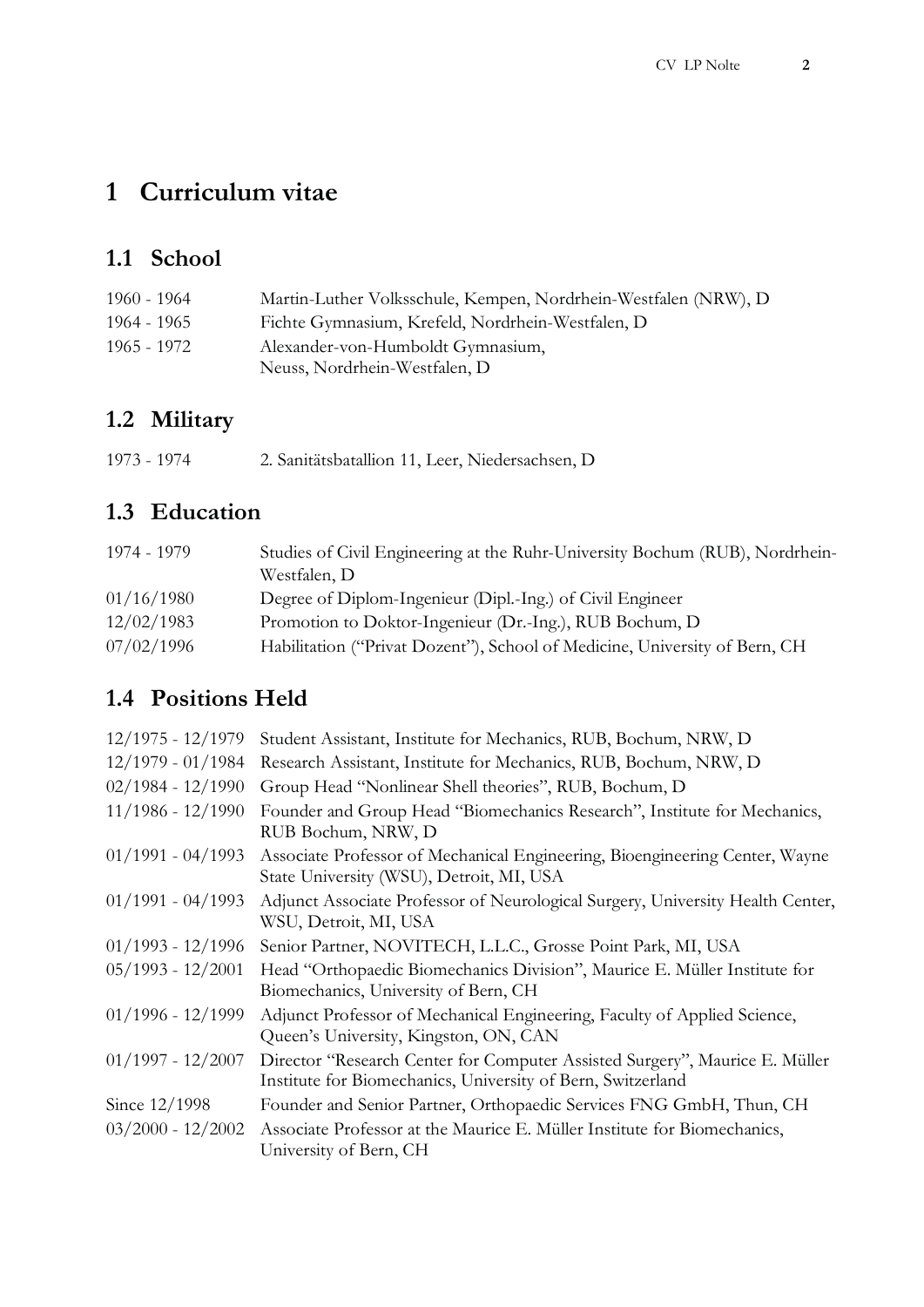| $5/2000 - 6/2012$  | Founder and Senior Partner of Ronalab GmbH (later renamed ConCoord           |
|--------------------|------------------------------------------------------------------------------|
|                    | GmbH), Thun, CH                                                              |
| $1/2003 - 12/2008$ | Co-director of the MEM Research Center for Orthopaedic Surgery               |
| Since $1/2003$     | Full Professor and Director of the Institute for Surgical Technology and     |
|                    | Biomechanics (www.istb.unibe.ch) at the Medical Faculty of the University of |
|                    | Bern, CH                                                                     |
| $1/2007 - 3/2012$  | Director of the Artificial Organ (ARTORG) Center for Biomedical Engineering  |
|                    | Research (www.artorg.unibe.ch) at the Medical Faculty of the University of   |
|                    | Bern, CH                                                                     |

# **1.5 Honors and Awards**

| 12/1980 | Ruhr-University Bochum Scientific 1980 Award for Outstanding Research in                                                                                                                    |
|---------|---------------------------------------------------------------------------------------------------------------------------------------------------------------------------------------------|
|         | <b>Structural Mechanics</b>                                                                                                                                                                 |
| 10/1990 | German Society for Orthopaedics and Traumatology (DGOT), Zürich, Award<br>for Outstanding Basic Research                                                                                    |
| 05/1992 | 1992 Award for Outstanding Resident Paper, Cervical Spine Research Society,<br>Palm Desert, CA, USA                                                                                         |
| 06/1993 | Third Poster Award, International Society for the Study of the Lumbar Spine,<br>Marseilles, F                                                                                               |
| 02/1994 | Award for the Best Paper of the Meeting, 5th Sicot Trainees Meeting, Wien, A                                                                                                                |
| 05/1995 | Swiss Technology Award 1995 Project 82: A System for Computer Assisted<br>Spine Surgery                                                                                                     |
| 05/1995 | Third Poster Award, International Society for the Study of the Lumbar Spine,<br>Helsinki, FIN                                                                                               |
| 04/1997 | Annual Award of the Finish Society of Spinal Research                                                                                                                                       |
| 06/1997 | Best Basic Science Paper Award, International Society for the Study of the<br>Lumbar Spine, Singapore                                                                                       |
| 06/1997 | Third Poster Award, International Society for the Study of the Lumbar Spine,<br>Singapore                                                                                                   |
| 05/1998 | The Göran Selvik Award on Imaging Technology in Biological, Technical,<br>and Medical Research within the Musculo-Skeletal System, European<br>Orthopaedic Research Society, Amsterdam, NL  |
| 02/2001 | Maurice E. Müller Award for Excellence in Computer Assisted Surgery, 1 <sup>st</sup><br>Annual Meeting of the International Society for Computer Assisted<br>Orthopaedic Surgery, Davos, CH |
| 09/2001 | HAP Paul Award of the International Society for Technology in Arthroplasty,<br>Hawaii, USA                                                                                                  |
| 01/2008 | Ypsomed Innovation Award 2007: "Development and Clinical Validation of a<br>Computer Assisted Devive for Cement Injection at the Spine" (PI - M. Löffel),<br>Bern, CH                       |
| 01/2010 | Ypsomed Innovation Award 2009: "A Novel Cost-effective System for High<br>Precision Placement of Acetabular Cups in Total Hip Arthroplasty (THA)" (PI -<br>G. Zheng), Bern, CH              |
| 01/2013 | Honorary, lifetime full Member of ISTA in honour of the contribution to<br>technology in arthroplasty and to ISTA (www.istaonline.org)                                                      |
|         |                                                                                                                                                                                             |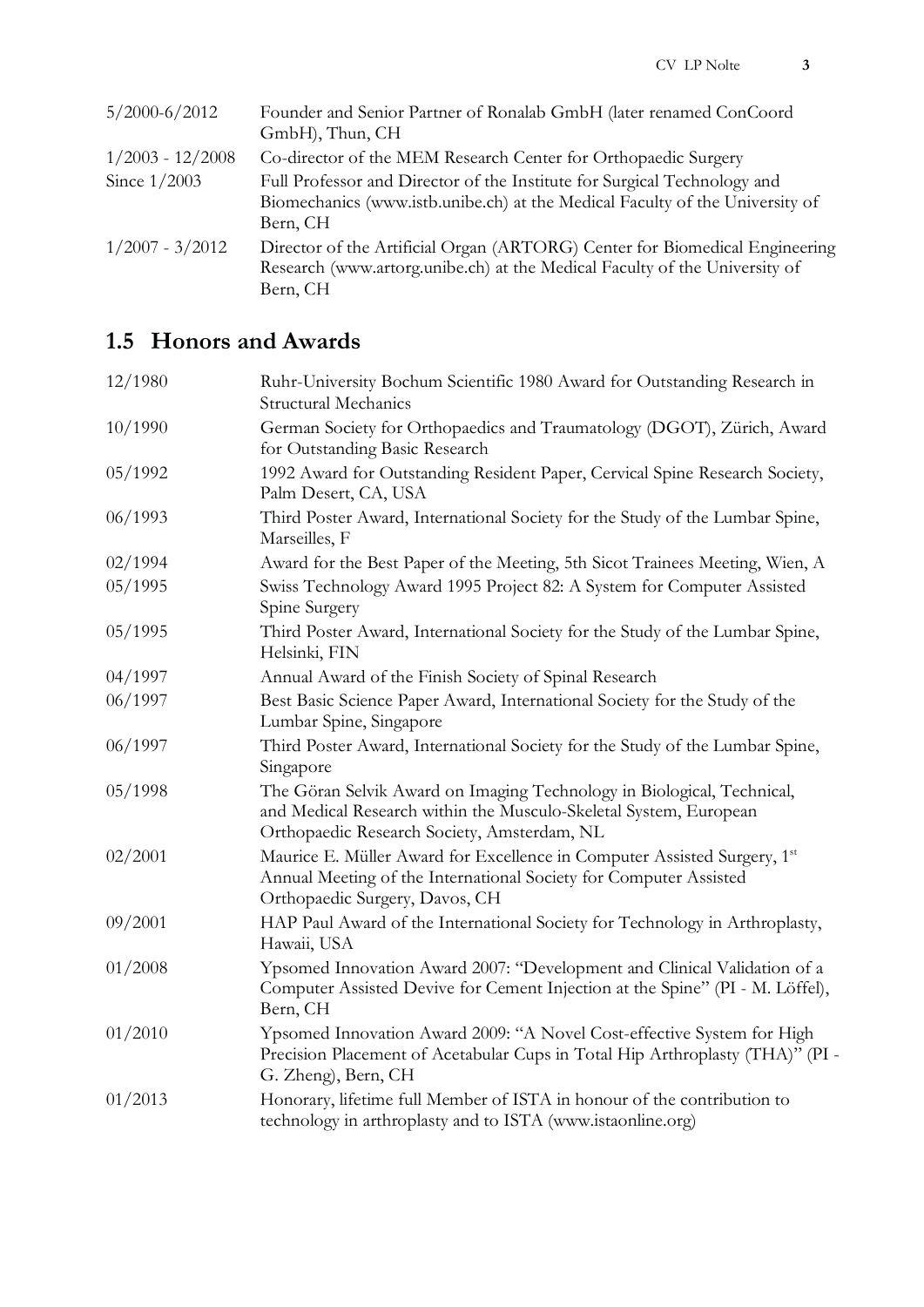#### **1.6 Patents**

Since 1993 Inventor and co-inventor of 15 patents and patent applications pending in the fields of surgical tools and technologies with special focus on image guided therapy.

#### **1.7 Memberships in Professional Societies**

| $1984 - 2000$ | Society of Applied Mathematics and Mechanics (GAMM)                |
|---------------|--------------------------------------------------------------------|
| Since 1989    | European Society of Biomechanics (ESB)                             |
| 1992 - 2006   | The American Society of Mechanical Engineers (ASME)                |
| 1992 - 1995   | American Standards for Material Testing (ASTM)                     |
| $1994 - 2008$ | International Society for the Study of the Lumbar Spine (ISSLS)    |
| 1994 - 2002   | European Society for Engineering and Medicine (ESEM)               |
| Since 1994    | Swiss Society for Biomedical Technology (SGBT)                     |
| Since 1994    | European Spine Society (ESS)                                       |
| Since 1995    | The Institute of Electrical and Electronics Engineers, Inc. (IEEE) |
| 1997 - 2003   | International Society for Computer Aided Surgery (ISCAS)           |
| 1997 - 2011   | Orthopaedic Research Society (ORS)                                 |
| Since 1997    | European Orthopaedic Research Society (EORS)                       |
| Since 1998    | German Society for Biomechanics                                    |
| Since 2000    | International Society for Computer Assisted Orthopaedic Surgery    |
| Since 2001    | German Society for Computer and Robot Assisted Surgery (CURAC)     |
| Since 2001    | Swiss Orthopaedic and Traumatology Society (SGOT)                  |
|               |                                                                    |

#### **1.8 'Advisory Board Member' for Professional Journals**

2001 - 2011 Computer Aided Surgery – Associate Editor - Musculoskeletal

#### **1.9 'Editorial Board Member' for Professional Journals**

| 1996 - 2011 | Computer Aided Surgery     |
|-------------|----------------------------|
| Since 1997  | Technology and Health Care |

#### **1.10 Reviewer and Research Advisor**

| Since 1992        | German Research Association (Deutsche Forschungsgemeinschaft)                                                                               |
|-------------------|---------------------------------------------------------------------------------------------------------------------------------------------|
| Since 1993        | Swiss National Science Foundation                                                                                                           |
| Since 1994        | Swiss Federal Office for Professional Education and Technology, Department<br>for Technology and Innovation - today Innosuisse              |
| Since 1994 - 2001 | Research Commission of the AO/ASIF Foundation, Bern, CH                                                                                     |
| 2010 - 2012       | Member of the International Advisory Committee of the Center for Medical<br>System Innovation (CMSI), The University of Tokyo, Tokyo, Japan |

#### **1.11 Other Professional Activities**

1987-1989 Consulting Engineer for Siemens AG, UB KWU, Offenbach, Germany